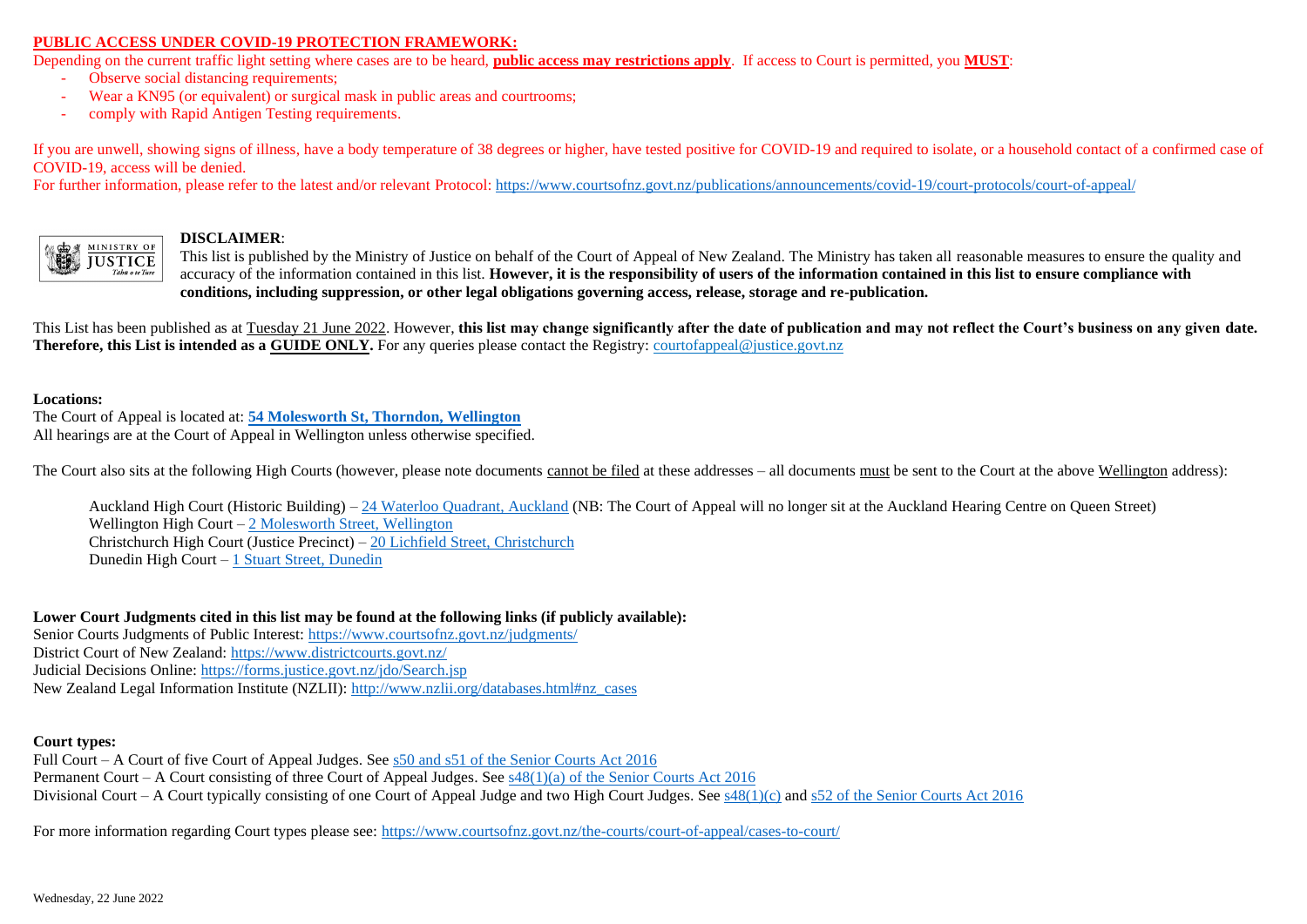| <b>Date</b>              | <b>Permanent Court, Wellington</b>                                                                                                                | <b>Permanent Court, Wellington</b> |
|--------------------------|---------------------------------------------------------------------------------------------------------------------------------------------------|------------------------------------|
|                          | <b>Courtroom 1</b>                                                                                                                                | <b>Courtroom 2</b>                 |
| <b>Monday</b><br>4 July  | Court: Brown J, Clifford J, Gilbert J, Courtney J                                                                                                 |                                    |
|                          | <b>Miscellaneous Motions List Day</b>                                                                                                             |                                    |
|                          |                                                                                                                                                   |                                    |
|                          |                                                                                                                                                   |                                    |
|                          |                                                                                                                                                   |                                    |
|                          |                                                                                                                                                   |                                    |
|                          |                                                                                                                                                   |                                    |
| <b>Tuesday</b><br>5 July | Court: French J*, Clifford J, Dobson J                                                                                                            |                                    |
|                          | CA116/2021                                                                                                                                        |                                    |
|                          | Commissioner of Police (P Radich QC, H P Kynaston, L E Robertson) v New Zealand Police                                                            |                                    |
|                          | Association Incorporated (S L Hornsby-Geluk, B J Locke)<br>Civil Appeal                                                                           |                                    |
|                          | Judge B A Corkill [2021] NZEmpC 8                                                                                                                 |                                    |
|                          | Appeal from decision of the Employment Court on a question of law arising under s18 of the Policing<br>Act 2008.                                  |                                    |
|                          |                                                                                                                                                   |                                    |
|                          | * Appearing remotely by Microsoft Teams                                                                                                           |                                    |
| Wednesday<br>6 July      | Court: Brown J, Clifford J, Gilbert J                                                                                                             |                                    |
|                          | CA217/2021                                                                                                                                        |                                    |
|                          | An Appeal by Phillip Peacocke, Susan Peacocke and CR Rejthar Trustees Limited as trustees of the<br>Totoro Trust from APPEAL 2020/6               |                                    |
|                          | Appellant Counsel: J Koning; D W Ballinger, T P Refory-Butler                                                                                     |                                    |
|                          | Counsel to Assist as Contradictor: J K Goodall                                                                                                    |                                    |
|                          | Civil Appeal                                                                                                                                      |                                    |
|                          | Judge Coxhead, Judge Reeves, Judge Stone APPEAL 2020/6<br>Appeal from decision of Māori Appellate Court that certain land is Māori freehold land. |                                    |
|                          |                                                                                                                                                   |                                    |
| <b>Thursday</b>          | Court: Courtney J, Dobson J, Simon France J                                                                                                       |                                    |
| 7 July                   | CA699/2021                                                                                                                                        |                                    |
|                          | S And Anor (V L Heine QC, J A Tocker) v Chief Executive of Oranga Tamariki (N Fong, N El                                                          |                                    |
|                          | Sanjak)                                                                                                                                           |                                    |
|                          | Civil Appeal<br>Churchman J [2021] NZHC 2449                                                                                                      |                                    |
|                          |                                                                                                                                                   |                                    |
|                          |                                                                                                                                                   |                                    |
| Friday                   |                                                                                                                                                   |                                    |
|                          |                                                                                                                                                   |                                    |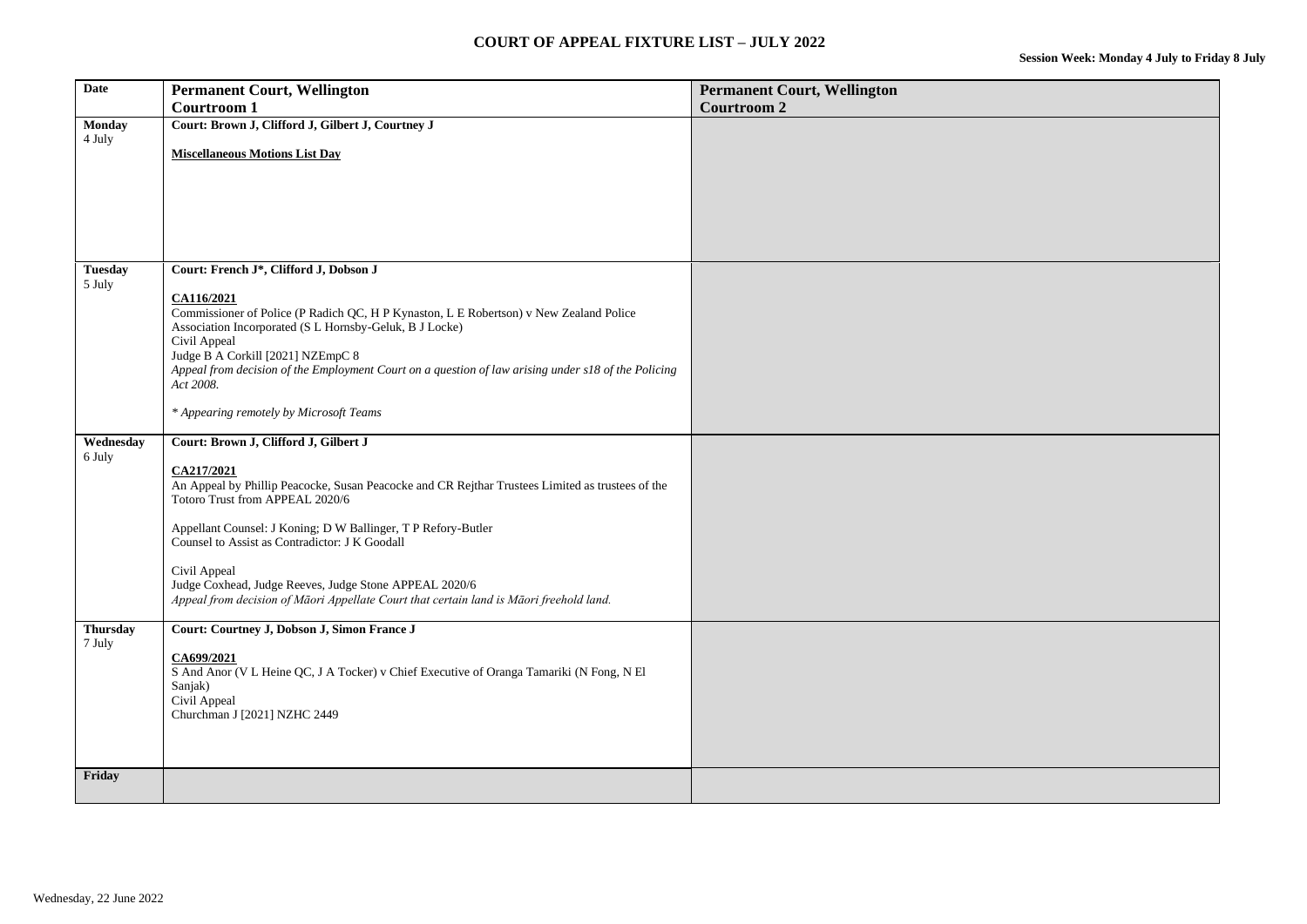| <b>Date</b>               | <b>Permanent Court, Wellington</b> | Divisional Court - Wellington, Courtroom 2                                                                                                                                                                                                                                                                                                                                                                                                                                                                                         | Divisional Court - Auckland, Courtroom 1                                                                                                                                                                                                                                                                                                                                                                                                                                                                                  |
|---------------------------|------------------------------------|------------------------------------------------------------------------------------------------------------------------------------------------------------------------------------------------------------------------------------------------------------------------------------------------------------------------------------------------------------------------------------------------------------------------------------------------------------------------------------------------------------------------------------|---------------------------------------------------------------------------------------------------------------------------------------------------------------------------------------------------------------------------------------------------------------------------------------------------------------------------------------------------------------------------------------------------------------------------------------------------------------------------------------------------------------------------|
|                           | <b>Courtroom 1</b>                 | Court: Clifford J, Peters J, Downs J                                                                                                                                                                                                                                                                                                                                                                                                                                                                                               | Court: Miller J, Lang J, Cull J                                                                                                                                                                                                                                                                                                                                                                                                                                                                                           |
| <b>Monday</b><br>11 July  |                                    | CA694/2021<br>Simon Bernard Davies & Anor (L A Andersen QC, T M Chan) v K M<br>Smith Builder LTD & Anor (A D Hitchcock)<br>Civil Appeal<br>Doogue J [2021] NZHC 2865<br>Appeal from part of High Court decision in relation to claim under Fair<br>Trading Act 1986<br>CA232/2022<br>S (C M Gisler, T Singh, C A Hardy) v The Queen<br>Appeal against Pre-trial ruling: Admissibility of Evidence<br>Mika DCJ<br>CA286/2022<br>P (A B Fairley, M R Ridgley) v The Queen<br><b>Bail Appeal</b><br>Robinson J                        | CA470/2019<br>Litia Rokele VUNIDUVU (D J Dufty) v The Queen<br>Counsel to Assist the Court: E P Priest<br>Conviction Appeal $-3$ Years' Imprisonment<br>Down DCJ<br>CA212/2022 & CA220/2022 (to be heard together)<br>CA212/2022<br>Dylan Reid FRASER (S L Mccolgan) v The Queen<br>CA220/2022<br>Dwight FATU (S R Lack) v The Queen<br><b>Bail Appeals</b><br>Robinson J<br>$CA121/2022 - 45$ mins<br>Tupou Ila MALOLO (M J Taylor-Cyphers) v The Queen<br>Sentence Appeal - 10 years, order for forfeiture<br>Moala DCJ |
| <b>Tuesday</b><br>12 July |                                    | CA94/2022; CA111/2022 & CA120/2022 (to be heard together)<br>CA94/2022<br>R (N P Bourke) v The Queen<br>CA111/2022<br>C (K R Pascoe) v The Queen<br>CA120/2022<br>T (P M Keegan) v The Queen<br>Appeal against Pre-trial ruling<br>Grieg DCJ<br>CA194/2022<br>M (S J Zindel) v The Queen<br>Pre-trial ruling: Admissibility of Evidence, dismissal of charges<br>Rielly DCJ<br>CA275/2018<br>K (V C Nisbet) v The Queen<br>Disclosure Application<br>CA285/2022<br>G (A Simperingham) v The Queen<br><b>Bail Appeal</b><br>Cooke J | CA588/2021<br>B (I A Jayanandan) v The Queen<br>Conviction Appeal - 10 months home detention, 200 hours community<br>work<br>Connell DCJ<br>CA203/2022<br>$\overline{C(M J$ English, G A Harvey) v The Queen<br>Appeal against Pre-trial ruling: Propensity Evidence<br>Sellars DCJ<br>CA245/2022<br>C (J Kincade QC, S I Mills) v The Queen<br>Appeal against Pre-trial ruling<br>Mabey DCJ<br>CA284/2022<br>S (J Kincade QC) v The Queen<br><b>Suppression Appeal</b><br>Jagose J                                       |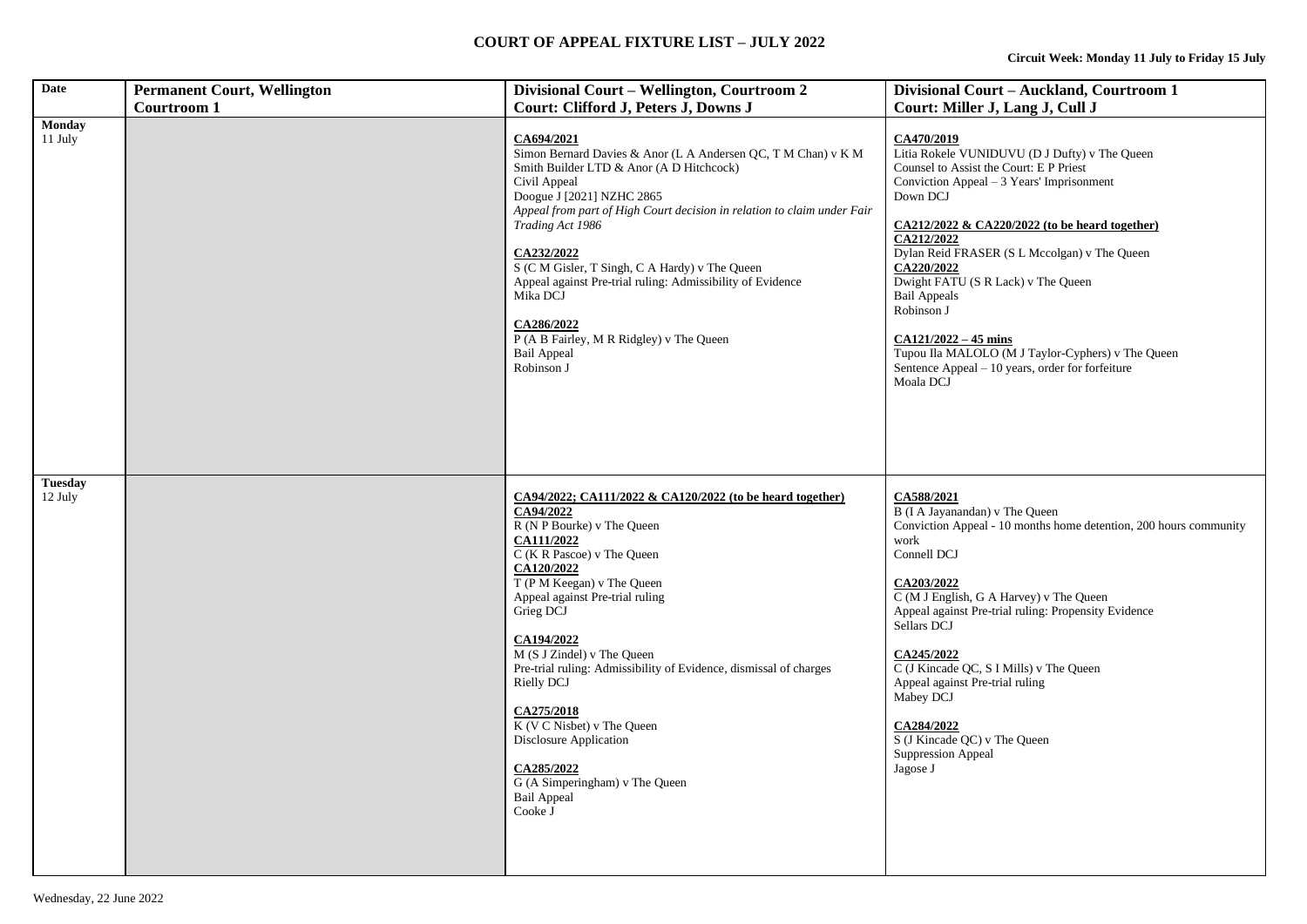| <b>Date</b>                | <b>Permanent Court, Wellington</b>                                                                                                                                                                                                                                                                                                                                                                           | Divisional Court - Wellington, Courtroom 2                                                                                                                                                                                                                                                                                                | Divisional Court - Auckland, Courtroom 1                                                                                                                                                                                                                                                                                                                                                                                                                                                                 |
|----------------------------|--------------------------------------------------------------------------------------------------------------------------------------------------------------------------------------------------------------------------------------------------------------------------------------------------------------------------------------------------------------------------------------------------------------|-------------------------------------------------------------------------------------------------------------------------------------------------------------------------------------------------------------------------------------------------------------------------------------------------------------------------------------------|----------------------------------------------------------------------------------------------------------------------------------------------------------------------------------------------------------------------------------------------------------------------------------------------------------------------------------------------------------------------------------------------------------------------------------------------------------------------------------------------------------|
|                            | Courtroom 1                                                                                                                                                                                                                                                                                                                                                                                                  | <b>Court: Dobson J, Peters J, Downs J</b>                                                                                                                                                                                                                                                                                                 | Court: Miller J, Lang J, Cull J                                                                                                                                                                                                                                                                                                                                                                                                                                                                          |
| Wednesday<br>13 July       | Court: French J*, Courtney J, Collins J<br>CA63/2019<br>Haami HANARA (R M Mansfield QC, K Snelgar) v The Queen (S K<br>Barr)<br>Conviction Appeal – Life Imprisonment with minimum 10 years<br>imprisonment<br>Churchman J<br>Conviction appeal concerning the test for determining unfitness to stand<br>trial and guidance where a defendant is a young person.<br>* Appearing remotely by Microsoft Teams | CA472/2021<br>Richard Junior RATU (P Pati) v The Queen<br>Conviction and Sentence Appeal- 10 Years' Imprisonment with MPI 5<br>Years<br>Earwaker DCJ<br>CA297/2021<br>Auvae TUPA'I (N Levy QC) v The Queen<br>Conviction and Sentence Appeal – 7 years imprisonment<br>Snell DCJ                                                          | CA457/2019<br>David Tamihana POSTLETHWAITE (In Person) v The Queen<br>Counsel to Assist the Court: E P Priest<br>Conviction and Sentence Appeal - 9 years imprisonment with a MPI of<br>4 years, 6 months<br>Gibson DCJ<br>CA44/2022<br>Chiu Tan YU (S Brickell) v The Queen<br>Sentence Appeal - 15 Years, 6 Months' Imprisonment with MPI of 7<br>Years<br>Palmer J<br>CA174/2022<br>Tristian Jordan TAI (D J Dufty) v The Queen<br>Sentence Appeal – 10 years 4 months' imprisonment<br>MacKenzie DCJ |
| <b>Thursday</b><br>14 July | Court: French J*, Courtney J, Collins J<br>CA63/2019<br>Haami HANARA (R M Mansfield QC, K Snelgar) v The Queen (S K<br>Barr)<br>Conviction Appeal – Life Imprisonment with minimum 10 years<br>imprisonment<br>Churchman J<br>Conviction appeal concerning the test for determining unfitness to stand<br>trial and guidance where a defendant is a young person.<br>* Appearing remotely by Microsoft Teams | CA278/2019<br>Thomas Patton Green (In Person) v Nathan Daniel Gillette (In Person)<br>Civil Appeal<br>Cooke J [2019] NZHC 946<br>Appeal from High Court judgment in claim of unfair prejudice under<br>s174 of the Companies Act.<br>CA263/2022<br>T (S J Gray) v The Queen<br>Stuff & NZME (T C Goatley)<br>Suppression Appeal<br>Lang J | CA317/2021<br>Adrian Collin CLANCY (C G Tuck) v The Queen<br>Conviction and Sentence Appeal – Life Imprisonment with MPI of 17<br>Years<br>Whata J                                                                                                                                                                                                                                                                                                                                                       |
| Friday                     |                                                                                                                                                                                                                                                                                                                                                                                                              |                                                                                                                                                                                                                                                                                                                                           |                                                                                                                                                                                                                                                                                                                                                                                                                                                                                                          |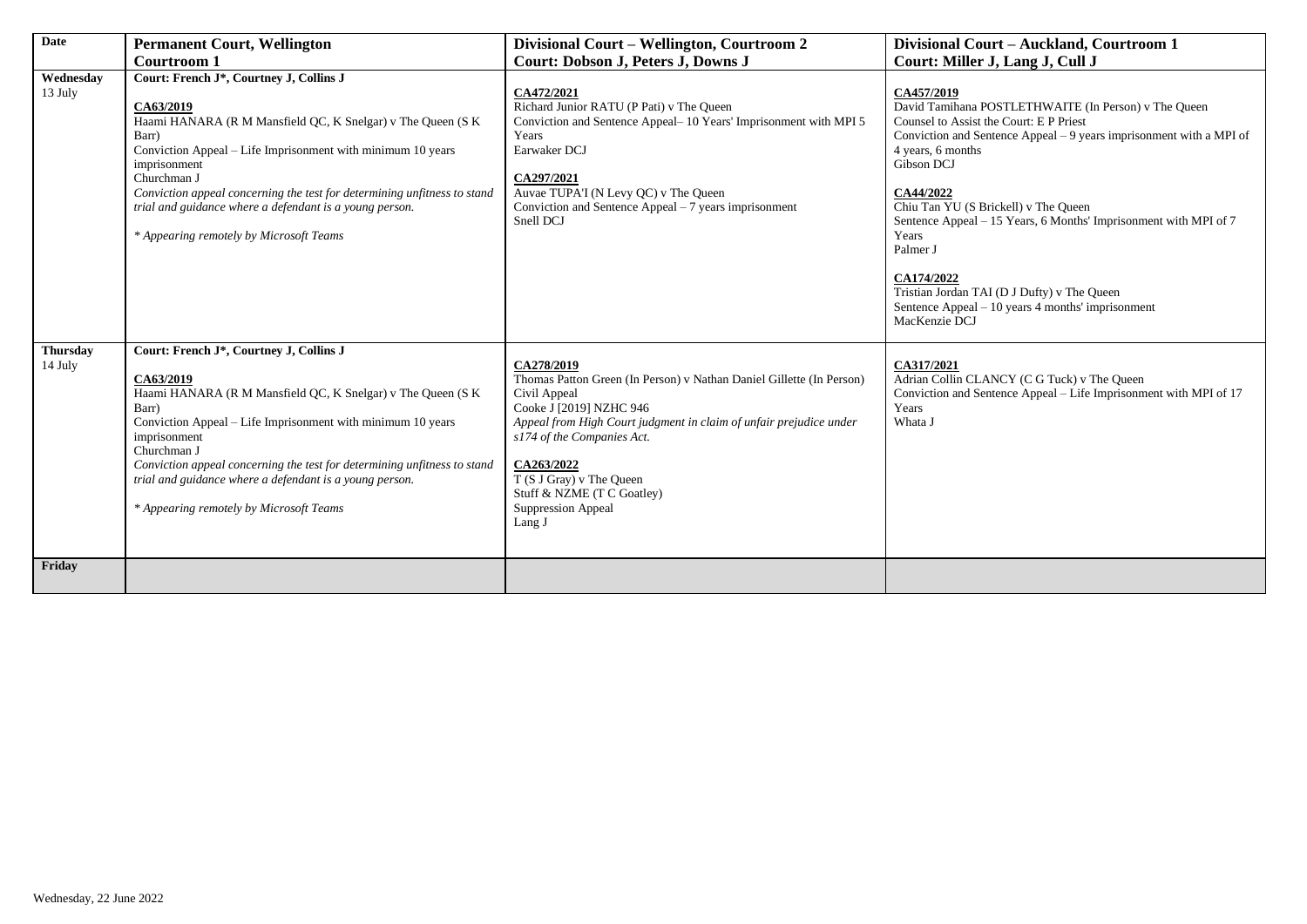# **COURT OF APPEAL FIXTURE LIST – JULY 2022**

| <b>Date</b>               | Divisional Court - Wellington, Courtroom 1<br>Court: Brown J, Lang J, Downs J                                                                                                                                                                                                                                                                                                                                                                                                                                                                                                                                                                                                          | Divisional Court - Auckland, Courtroom 1<br><b>Court: Courtney J, Thomas J, Peters J</b>                                                                                                                                                                                                                               |
|---------------------------|----------------------------------------------------------------------------------------------------------------------------------------------------------------------------------------------------------------------------------------------------------------------------------------------------------------------------------------------------------------------------------------------------------------------------------------------------------------------------------------------------------------------------------------------------------------------------------------------------------------------------------------------------------------------------------------|------------------------------------------------------------------------------------------------------------------------------------------------------------------------------------------------------------------------------------------------------------------------------------------------------------------------|
| <b>Monday</b><br>18 July  | CA490/2021<br>Damien Lindsay PAISLEY (J Ablett-Kerr QC) v The Queen (R P Bates, M Mcfarlane)<br>Conviction and Sentence $-6$ years imprisonment<br>Phillips DCJ<br>CA197/2022<br>R (E Huda) v The Queen<br>Appeal against Pre-trial ruling<br>Large DCJ<br>CA272/2021<br>W (E Huda) v The Queen<br>Suppression<br>Nation J                                                                                                                                                                                                                                                                                                                                                             | CA614/2021<br>SPAK (1996) Limited (D M Salmon QC, M Eastwick-Field, J B Trezise) v R Leroy & Anor (C J<br>Fraser, E J Morrison, S Lucas, A Lathrope)<br>Civil Appeal<br>Bell AJ 2021] NZHC 2398<br>Appeal against grant of summary judgment and strike out.                                                            |
| <b>Tuesday</b><br>19 July | CA687/2021<br>Michael Henry Harvey (P B Mcmenamin) v Real Estate Agents Authority & Ors (S A Bishop, M A<br>Shaw, T G Bain)<br>Civil Appeal<br>Cull J [2021] NZHC 2915<br>Appeal from High Court decision dismissing the appellant's appeal from a decision of the Real Estate<br>Agents Disciplinary Authority upholding a finding of unsatisfactory conduct.<br>CA714/2021 & CA4/2022 (to be heard together)<br>CA714/2021<br>Andrej Michael SCHWAAB (A J Mckenzie) v The Queen<br>Conviction Appeal – 6 Years 7 Months Imprisonment<br>CA4/2022<br>Joshua James MACKAY (N P Chisnall) v The Queen<br>Conviction and Sentence Appeal - 4 Years and 5 Months Imprisonment<br>Nation J | CA575/2021<br>Glenn Michael Soroka and Louise Claire Meredith trustees of the Pakau Trust (In Person) v Waikato<br>District Council (P Moodley)<br>Civil Appeal<br>Hinton J [2020] NZHC 2191<br>Appeal from High Court judgment declining declarations of entitlement to transferable rights under a<br>district plan. |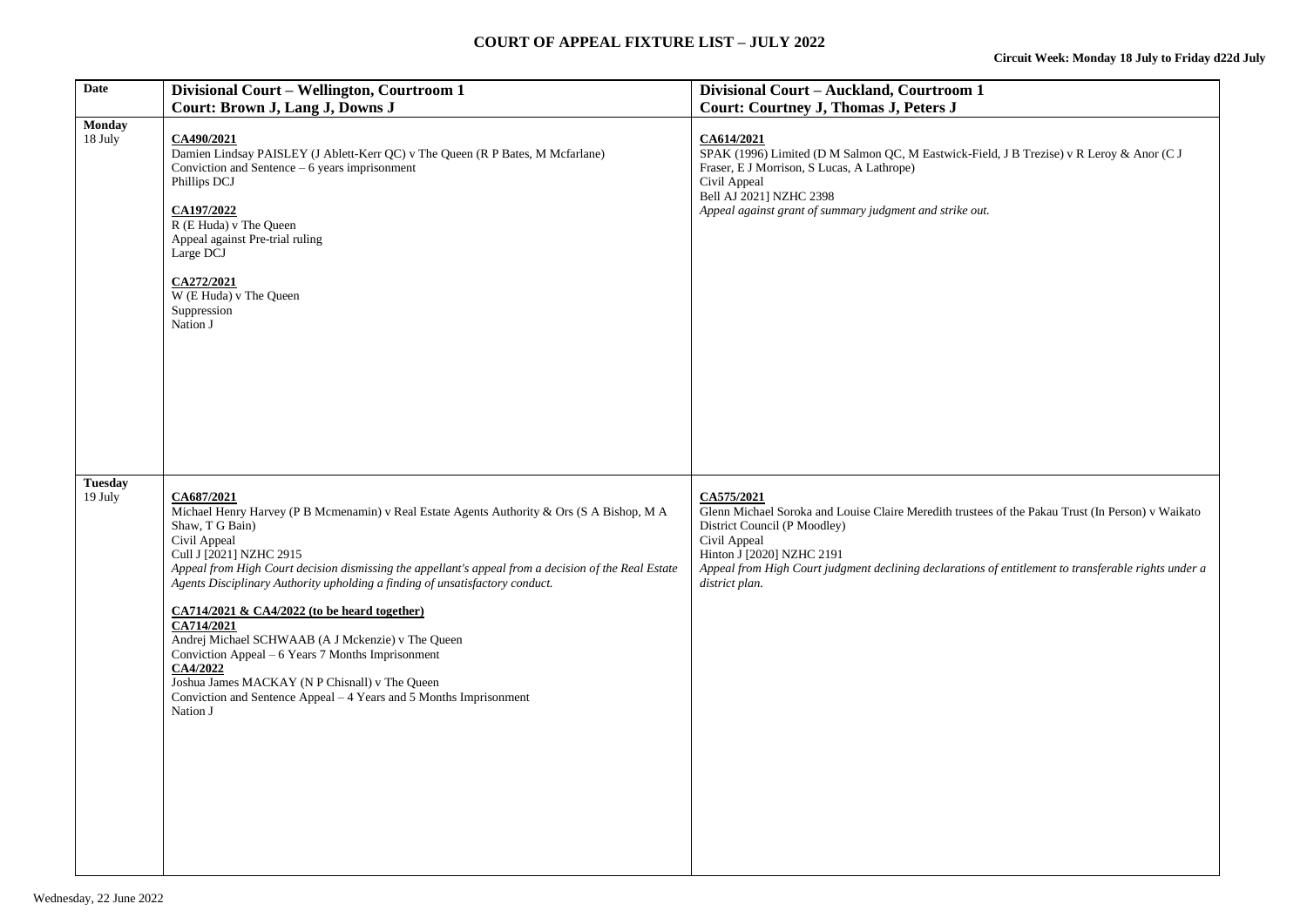| <b>Date</b>                | Divisional Court - Wellington, Courtroom 1                                                                                                                                                                                                                                                                                                                                                                                   | Divisional Court - Auckland, Courtroom 1                                                                                                                                                                                                                                                                                                                                                                               |
|----------------------------|------------------------------------------------------------------------------------------------------------------------------------------------------------------------------------------------------------------------------------------------------------------------------------------------------------------------------------------------------------------------------------------------------------------------------|------------------------------------------------------------------------------------------------------------------------------------------------------------------------------------------------------------------------------------------------------------------------------------------------------------------------------------------------------------------------------------------------------------------------|
|                            | Court: Collins J, Lang J, Downs J                                                                                                                                                                                                                                                                                                                                                                                            | Court: Courtney J, Thomas J, Peters J                                                                                                                                                                                                                                                                                                                                                                                  |
| Wednesday<br>20 July       | CA550/2021<br>David Michael LUCAS (In person) v The Queen<br>Conviction & Sentence Appeal $-9$ months supervision, 6 months community detention<br>Kelly DCJ<br>CA275/2022<br>Harry Memelink and Cisca Forster as Trustees of the Link Trust No 1 (D G Livingston) v Body<br>Corporate 81012, Body Corporate 68792 and Body Corporate 378945 (A S Olney)<br>Application for stay of Judgment of Churchman J [2022] NZHC 1244 | CA50/2022<br>Steven HAMMON-HENRY (A D Hill) v The Queen<br>Sentence Appeal $-5$ years 6 months' imprisonment<br>Cooper DCJ<br>CA622/2021<br>Xiang Su (M Clark) v Minister of Immigration (B Charmley, C Sykes)<br>Civil Appeal<br>Muir J [2021] NZHC 2491<br>Appeal from High Court decision declining to grant leave to bring judicial review proceedings out of<br>time in respect of a deportation liability notice |
| <b>Thursday</b><br>21 July | CA384/2021<br>Joel Crispin RAPOSO (J D Munro, J N Olsen) v The Queen<br>Conviction and Sentence Appeal - 4 years, 6 months imprisonment<br>Dawson DCJ                                                                                                                                                                                                                                                                        | CA117/2021<br>Tane JOHNSON (J M Hudson) v The Queen<br>Conviction and Sentence Appeal – 9 years 6 months imprisonment<br>Glubb DCJ<br>CA536/2021<br>Epislon LAUVI (P Pati) v The Queen<br>Sentence and Conviction Appeal - 2 years and 3 months imprisonment<br>Moses DCJ<br>CA271/2022<br>W (S G Vidal) v The Queen<br><b>Suppression Appeal</b><br>Nation J                                                          |
| Friday                     |                                                                                                                                                                                                                                                                                                                                                                                                                              |                                                                                                                                                                                                                                                                                                                                                                                                                        |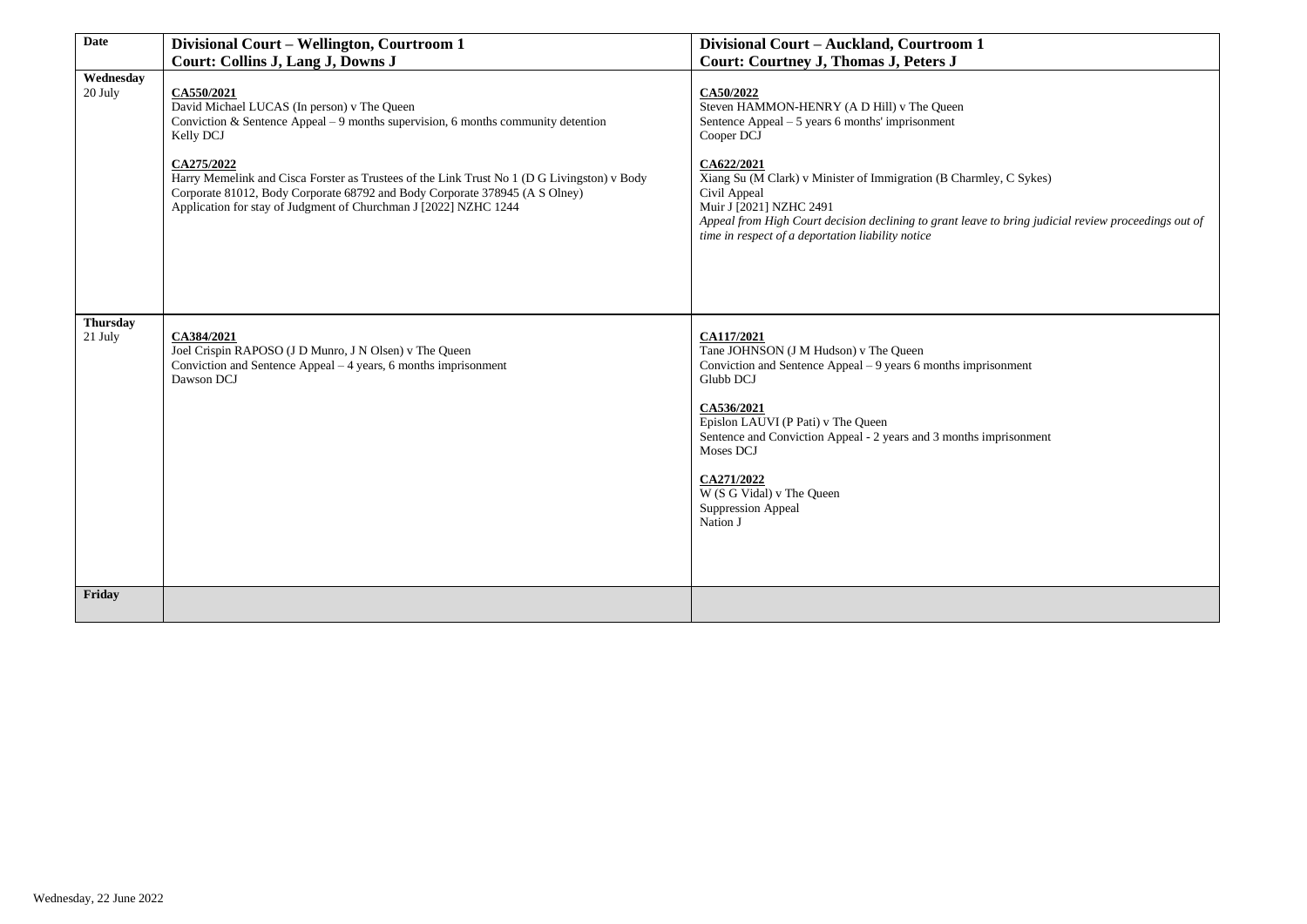| Date                      | <b>Permanent Court, Wellington</b>                                                                                             | <b>Permanent Court, Wellington</b> |
|---------------------------|--------------------------------------------------------------------------------------------------------------------------------|------------------------------------|
|                           | <b>Courtroom 1</b>                                                                                                             | <b>Courtroom 2</b>                 |
| <b>Monday</b>             | Court: Cooper P, Dobson J, Simon France J                                                                                      |                                    |
| 25 July                   |                                                                                                                                |                                    |
|                           | <b>Miscellaneous Motions List Day</b>                                                                                          |                                    |
|                           |                                                                                                                                |                                    |
|                           |                                                                                                                                |                                    |
|                           |                                                                                                                                |                                    |
| <b>Tuesday</b><br>26 July | Court: Gilbert J, Collins J, Simon France J                                                                                    |                                    |
|                           | CA393/2018; CA27/2019 & CA63/2019 (To be heard together)                                                                       |                                    |
|                           | CA393/2018                                                                                                                     |                                    |
|                           | Georgia Rose DICKEY (D J More, F Moore) v The Queen (C A Brook)                                                                |                                    |
|                           | Sentence Appeal – Life imprisonment with a minimum period of imprisonment of 10 years                                          |                                    |
|                           | CA27/2019                                                                                                                      |                                    |
|                           | Christopher James BROWN (F E Guy Kidd QC, L C Preston) v The Queen                                                             |                                    |
|                           | Sentence Appeal – Life Imprisonment with MIP of 10 Years<br>Dunningham J                                                       |                                    |
|                           | CA63/2019                                                                                                                      |                                    |
|                           | Haami HANARA (R M Mansfield QC, K Snelgar) v The Queen                                                                         |                                    |
|                           | Sentence Appeal - Life Imprisonment with minimum 10 years imprisonment                                                         |                                    |
|                           | Churchman J                                                                                                                    |                                    |
|                           | CA645/2020                                                                                                                     |                                    |
|                           | Katrina Roma EPIHA (H G De Groot) v The Queen                                                                                  |                                    |
|                           | Sentence Appeal - Life imprisonment with an MPI of ten years<br>Nation J                                                       |                                    |
|                           |                                                                                                                                |                                    |
|                           | Intervener: Children's Commissioner                                                                                            |                                    |
|                           |                                                                                                                                |                                    |
|                           | Sentence appeals raising issue as to whether or not it is manifestly unjust to impose a sentence of life                       |                                    |
|                           | imprisonment on children and young people.                                                                                     |                                    |
| Wednesday                 | Court: Gilbert J, Collins J, Simon France J                                                                                    |                                    |
| 27 July                   |                                                                                                                                |                                    |
|                           | CA393/2018; CA27/2019 & CA63/2019 (To be heard together)                                                                       |                                    |
|                           | CA393/2018                                                                                                                     |                                    |
|                           | Georgia Rose DICKEY (D J More, F Moore) v The Queen (C A Brook)                                                                |                                    |
|                           | Sentence Appeal - Life imprisonment with a minimum period of imprisonment of 10 years                                          |                                    |
|                           | CA27/2019                                                                                                                      |                                    |
|                           | Christopher James BROWN (F E Guy Kidd QC, L C Preston) v The Queen<br>Sentence Appeal - Life Imprisonment with MIP of 10 Years |                                    |
|                           | Dunningham J                                                                                                                   |                                    |
|                           | CA63/2019                                                                                                                      |                                    |
|                           | Haami HANARA (R M Mansfield QC, K Snelgar) v The Queen                                                                         |                                    |
|                           | Sentence Appeal - Life Imprisonment with minimum 10 years imprisonment                                                         |                                    |
|                           | Churchman J                                                                                                                    |                                    |
|                           | CA645/2020                                                                                                                     |                                    |
|                           | Katrina Roma EPIHA (H G De Groot) v The Queen<br>Sentence Appeal - Life imprisonment with an MPI of ten years                  |                                    |
|                           | Nation J                                                                                                                       |                                    |
|                           |                                                                                                                                |                                    |
|                           | Intervener: Children's Commissioner                                                                                            |                                    |
|                           |                                                                                                                                |                                    |
|                           | Sentence appeals raising issue as to whether or not it is manifestly unjust to impose a sentence of life                       |                                    |
|                           | imprisonment on children and young people.                                                                                     |                                    |